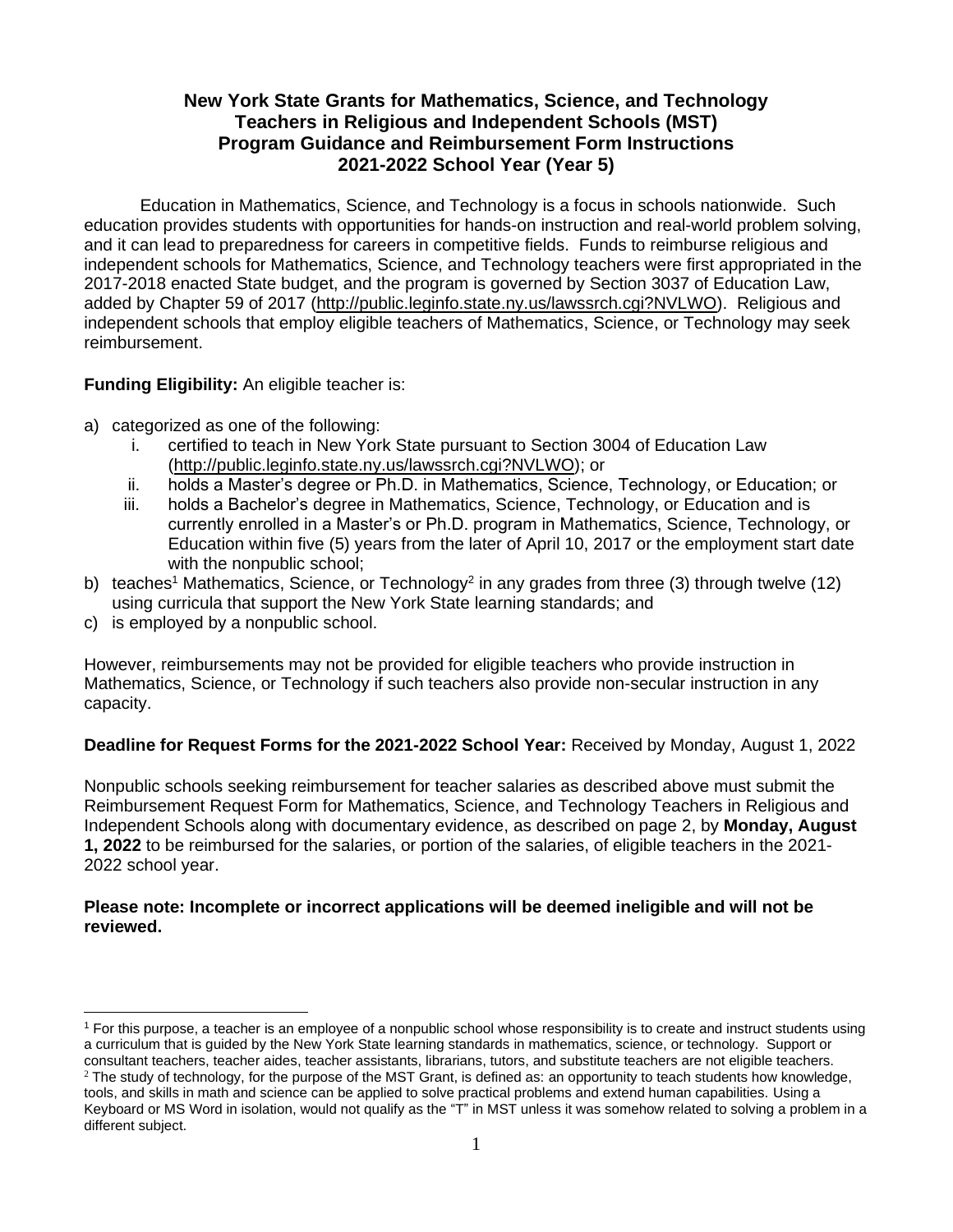**Reimbursement Methodology:** In accordance with Education Law § 3037(2)(b), reimbursements will be calculated based on NYSED's data regarding average comparable teacher salaries and personal services, per subject area, of public school teachers in the school district in which the nonpublic schools are located, multiplied by the percentage of full-time equivalent secular instructional hours completed in the nonpublic school day per subject area (Mathematics, Science, and Technology).

Per Education Law § 3037(2)(b), in the event that the total reimbursements requested exceed the \$30 million appropriation, then each applicant will only be reimbursed in an amount equal to the percentage each such applicant represents to the total of all applications submitted. Schools whose eligible teacher salaries exceed their reimbursement amount must support those expenses on their own and will not receive additional reimbursement.

**Reimbursement of Funds:** Each school receiving funds will have a year 5 reimbursement amount that will be paid after a thorough review of documentation. NYSED staff will review the reimbursement request forms that are received by Monday, August 1, 2022. Approved requests will be compared against NYSED data regarding teacher salaries, as described in the Reimbursement Methodology section. After calculating the total approved requests and proportionate shares, a spreadsheet will be posted on the State Office of Religious and Independent Schools website at [http://www.p12.nysed.gov/nonpub/fundingopportunities/.](http://www.p12.nysed.gov/nonpub/fundingopportunities/) Payments will be made after a thorough review of the documentation is completed.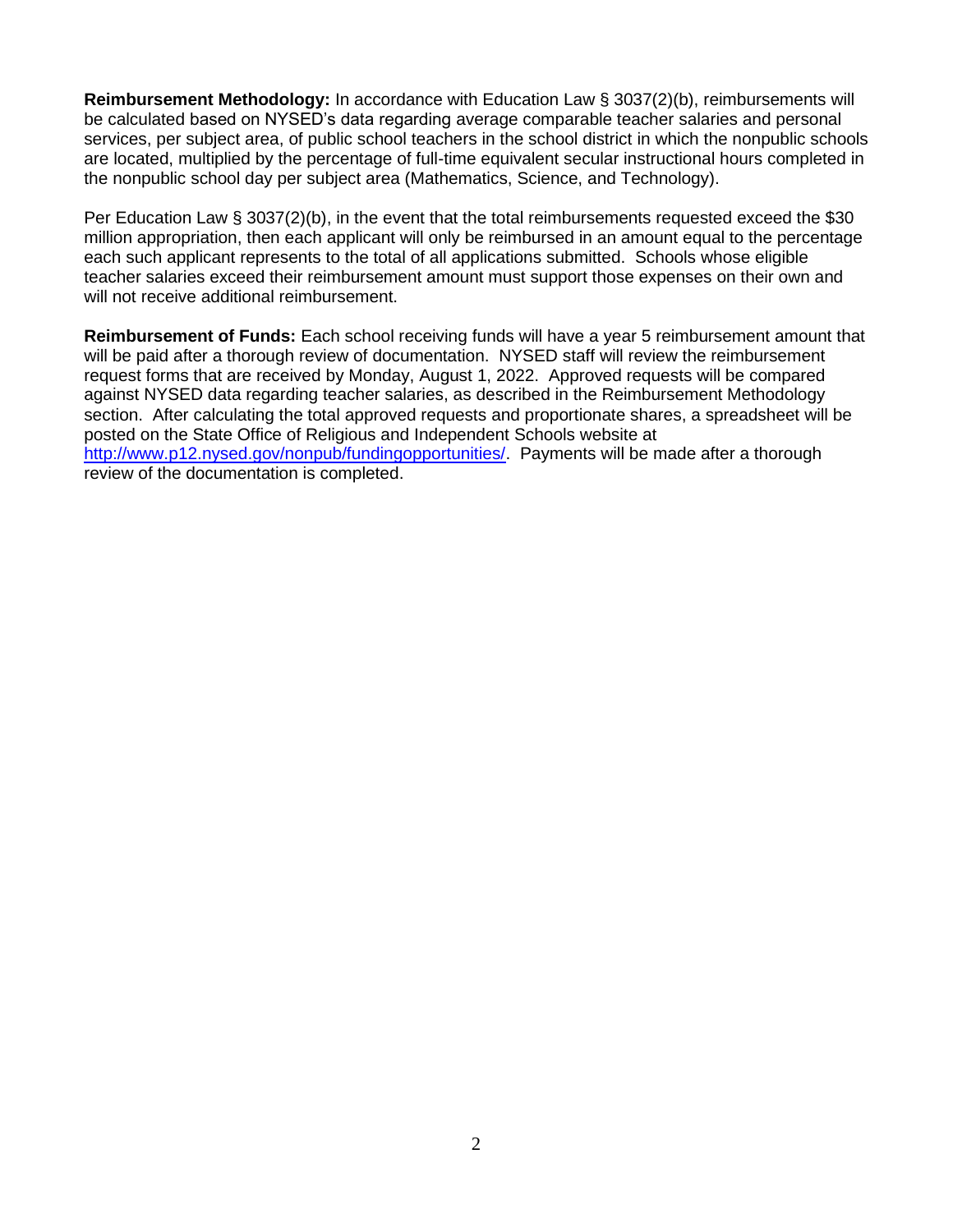**Documentary Evidence:** Religious and independent schools must submit documentary evidence<sup>3</sup> with the Reimbursement Request Form for Mathematics, Science, and Technology Teachers in Religious and Independent Schools. Required documents for each category include:

| <b>Certified to teach in NYS</b><br>pursuant to Section 3004 of<br><b>Education Law</b> |                                                                                                                                                                                                                                                                                                | Holds a Master's degree or<br>Ph.D. in Mathematics,<br>Science, Technology, or<br><b>Education</b>                                                                                                                                                                                                                       |                        | Holds a Bachelor's degree in<br>Mathematics, Science, Technology, or<br><b>Education and is currently enrolled in</b><br>a Master's or Ph.D. program in<br>Mathematics, Science, Technology, or<br>Education within five (5) years from the<br>later of April 10, 2017 or the<br>employment start date with the<br>nonpublic school |  |  |
|-----------------------------------------------------------------------------------------|------------------------------------------------------------------------------------------------------------------------------------------------------------------------------------------------------------------------------------------------------------------------------------------------|--------------------------------------------------------------------------------------------------------------------------------------------------------------------------------------------------------------------------------------------------------------------------------------------------------------------------|------------------------|-------------------------------------------------------------------------------------------------------------------------------------------------------------------------------------------------------------------------------------------------------------------------------------------------------------------------------------|--|--|
|                                                                                         | Copy of valid and current<br>NYS certification                                                                                                                                                                                                                                                 | Official transcripts from<br>$\bullet$<br>college or university                                                                                                                                                                                                                                                          | $\bullet$              | Official transcripts from college or<br>university                                                                                                                                                                                                                                                                                  |  |  |
| $\bullet$                                                                               | *Copy of the school's<br>master schedule (include<br>all that apply: in-person,<br>remote and/or hybrid)                                                                                                                                                                                       | *Copy of the school's<br>$\bullet$<br>master schedule (include all<br>that apply: in-person,<br>remote and/or hybrid)                                                                                                                                                                                                    | $\bullet$              | Official documentation from college or<br>university stating teacher is a current<br>student enrolled in an eligible<br>Master's or Ph.D. program                                                                                                                                                                                   |  |  |
|                                                                                         | **Copy of the teacher's<br>schedule for the school<br>year (include all that apply:<br>in-person, remote, and/or<br>hybrid)                                                                                                                                                                    | **Copy of the teacher's<br>$\bullet$<br>schedule for the school<br>year (include all that apply:<br>in-person, remote, and/or<br>hybrid)                                                                                                                                                                                 | $\bullet$<br>$\bullet$ | *Copy of the school's master<br>schedule (include all that apply: in-<br>person, remote, and/or hybrid)<br>** Copy of the teacher's schedule for<br>the school year (include all that apply:                                                                                                                                        |  |  |
| $\bullet$                                                                               | Religious and independent<br>school course descriptions<br>for the courses listed on the<br>reimbursement form, with<br>evidence that curricula are<br>guided by the New York<br>State learning standards<br>Signed employment<br>agreement by both the<br>teacher and school<br>administrator | Religious and independent<br>$\bullet$<br>school course descriptions<br>for the courses listed on the<br>reimbursement form, with<br>evidence that curricula are<br>guided by the New York<br>State learning standards<br>Signed employment<br>$\bullet$<br>agreement by both the<br>teacher and school<br>administrator | $\bullet$<br>$\bullet$ | in-person, remote, and/or hybrid)<br>Religious and independent school<br>course descriptions for the courses<br>listed on the reimbursement form,<br>with evidence that curricula are<br>guided by the New York State<br>learning standards<br>Signed employment agreement by<br>both the teacher and school<br>administrator       |  |  |

\*If the master schedule included different teaching models throughout the year, please send all that apply and clearly label when the changes were made. For example – semester 1 was remote and semester 2 was in-person.

\*\* If the teacher's schedule included different teaching models throughout the year, please send all that apply and clearly label when the changes were made. For example – semester 1 was remote and semester 2 was in-person.

If a school closed or went to remote learning *temporarily (remote learning provided during this time but did not change the instructional model)* due to COVID-19 cases in the school or community, this would not be considered a change as described above, so please send just the original master and teacher schedules.

<sup>&</sup>lt;sup>3</sup> Please refer to Appendix A for additional detail on required items.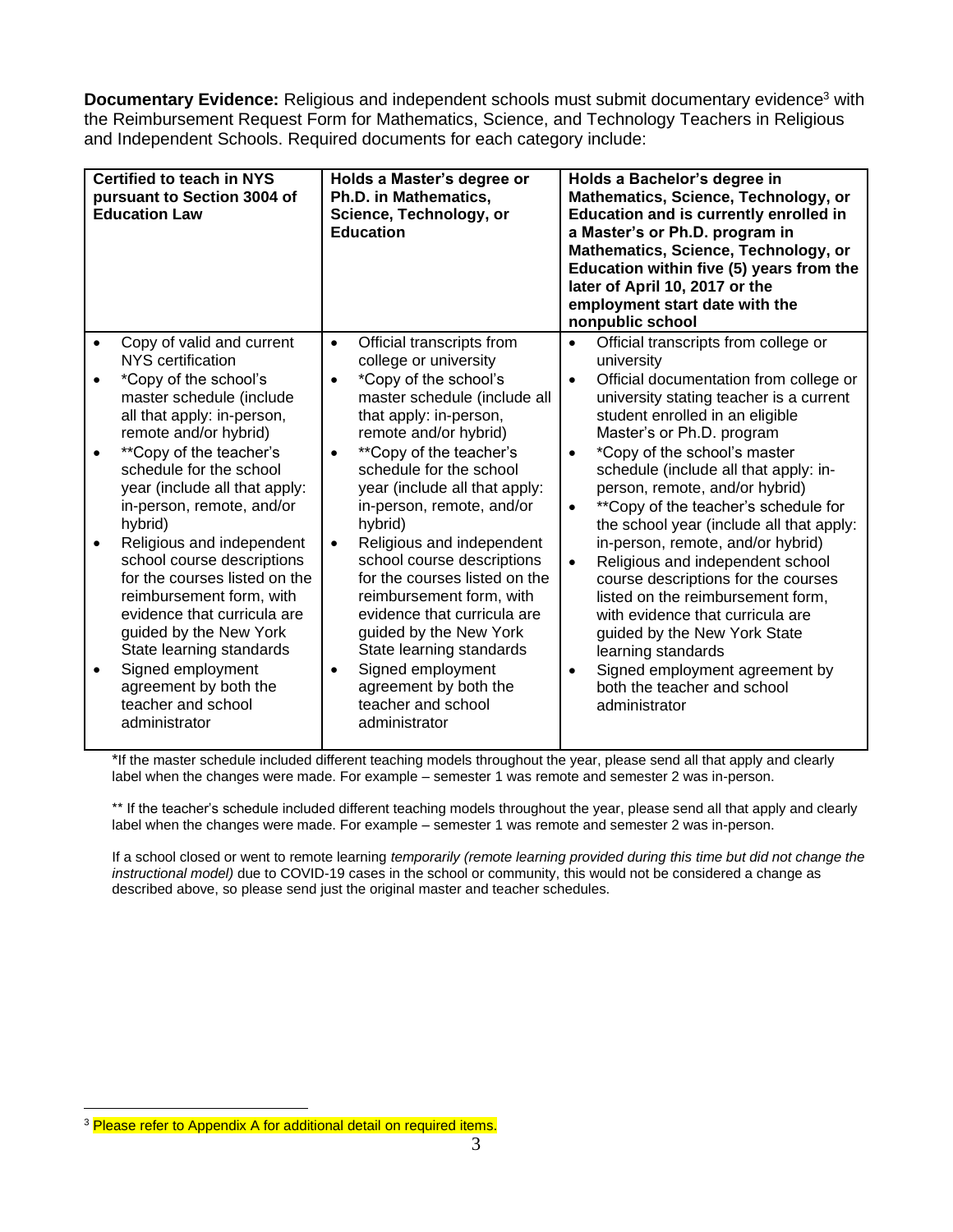## **Appendix A**

## **Instructions for Completing the Reimbursement Form**

*It is recommended that MST Year 5 applications are submitted through the NYSED Business Portal. Directions on accessing the survey are attached in Appendix B. However, hard copies will still be accepted.*

## *Complete one reimbursement form per teacher.*

## **Part I: Nonpublic School Information**

- 1. Enter the school name, address, BEDS code, and Office of the State Comptroller (OSC) Vendor ID.
	- Do you need help finding your OSC Vendor ID? You can check SEDREF: https://portal.nysed.gov/pls/sedrefpublic/SED.sed\_inst\_gry\_vw\$.startup. Use the Query page to find your school's entry in SEDREF. Then scroll down to the blue text, where the OSC Vendor ID will be listed. o You can also find your Institution ID in SEDREF in the first row, first column.
	- Do you not have a Vendor ID listed for your BEDS code? Please complete the Payee Information Form, found at: [http://www.p12.nysed.gov/nonpub/mandatedservices/osc.html.](http://www.p12.nysed.gov/nonpub/mandatedservices/osc.html) **If the school does not have Payee Information associated with the BEDS code, we are not able to issue payments.**

## **Part II: Teacher Information**

- 1. Enter the teacher's name. If the name on application differs from the diploma, certification or any of the required documents, please submit change of name documentation (a marriage license or a notarized statement signed by the teacher applicant).
- 2. At the top of each page, enter the teacher's name again (in case pages get separated).
- 3. Complete the Teacher's Schedule table:
	- a. Check applicable subject areas.
	- b. Enter grade levels taught for each subject.
	- c. List the courses taught in the corresponding subject areas.
	- d. Enter the number of instructional periods or hours per week the teacher instructs in the subjects taught. Instructional time is defined as time where a teacher is teaching a curriculum to students.

For example, if the Teacher is a math teacher:

|                         |                                               | <b>Teacher's Schedule</b>                         |                                                                                                           |    |           |               |
|-------------------------|-----------------------------------------------|---------------------------------------------------|-----------------------------------------------------------------------------------------------------------|----|-----------|---------------|
| Subject(s) taught       | Grade level(s) taught<br>in each subject area | List specific course(s) taught in<br>subject area | How many instructional* periods or hours per<br>week does the teacher instruct in each subject<br>taught? |    |           |               |
| $\boxtimes$ Mathematics | Grade 8                                       | Math 8; Geometry                                  | # of periods:                                                                                             | 15 | <b>OR</b> | $#$ of hours: |
| $\Box$ Science          |                                               |                                                   | # of periods:                                                                                             |    | OR        | $#$ of hours: |
| $\Box$ Technology       |                                               |                                                   | # of periods:                                                                                             |    | ΟR        | $#$ of hours: |

4. Select **one** of the three eligibility choices for this teacher and submit the required documentary evidence.

For example, the Teacher is certified. You would choose:

#### ☒ 1. **Certified to teach in NYS pursuant to Section 3004 of Education Law**

AND submit with the reimbursement form the required documentary evidence:

☒ Copy of the school's 2021-2022 master schedule

☒ Religious and independent school course descriptions for courses listed above, with evidence that curricula are guided by the New York State learning standards

 $\boxtimes$  Copy of teacher's valid and current NYS Teacher Certificate(s)

 $\boxtimes$  Copy of the teacher's schedule for the 2021-2022 school year

☒ Signed employment agreement including yearly salary or other evidence of employment by the religious or independent school, by both teacher and school administrator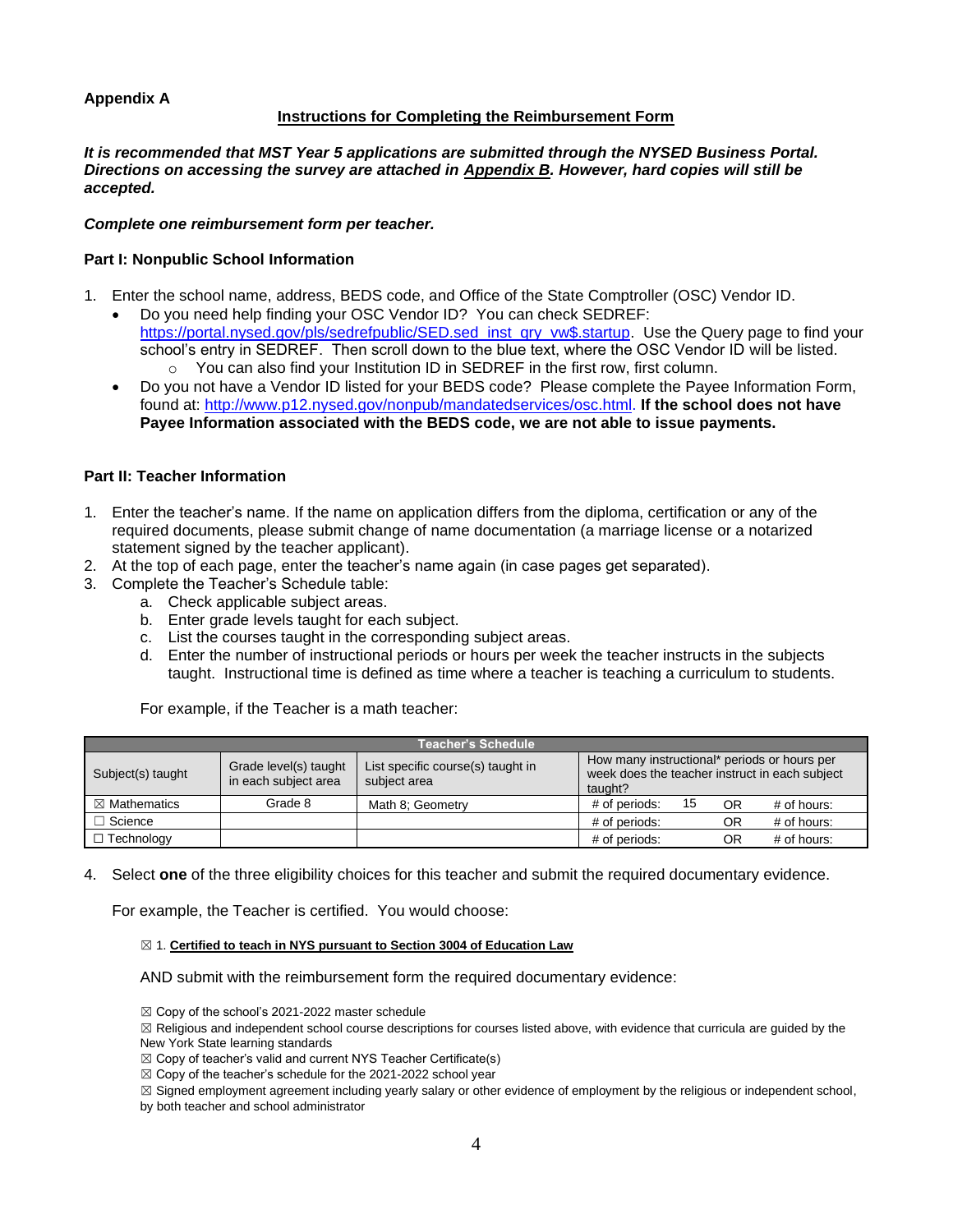Do you need additional details? Please see the pages following these instructions.

- 5. Complete the certification section. This requires **original** signatures of the nonpublic school chief administrator **and** the nonpublic school teacher. *For 2021-2022, schools can submit electronic or copied signatures in the certification section, if necessary.*
- 6. Mail the completed reimbursement form(s) and all required documentary evidence to:

New York State Education Department State Office of Religious and Independent Schools, Room 1074 EBA 89 Washington Avenue Albany, New York 12234

We must **receive** the application in our office by Monday, August 1, 2022.

## **Incomplete or incorrect applications will be deemed ineligible and will not be reviewed.**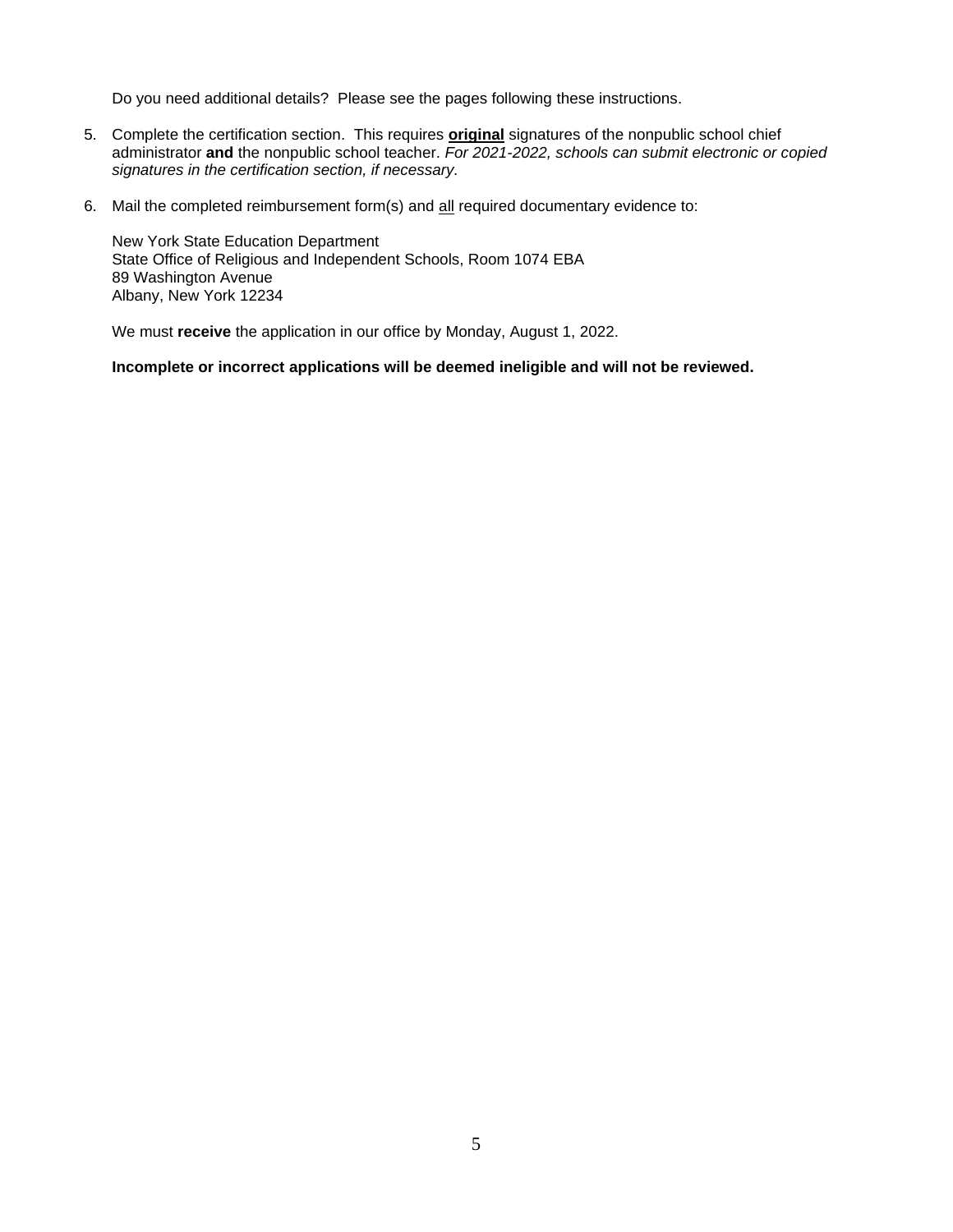# **Description of Documentary Evidence New York State Grants for Mathematics, Science, and Technology Teachers in Religious and Independent Schools 2021-2022 School Year (Year 5)**

**Documentary Evidence:** Religious and independent schools must submit documentary evidence with the Reimbursement Request Form for Mathematics, Science, and Technology Teachers in Religious and Independent Schools (MST).

**\*All copies of required application documentation must be clear, legible and complete. Documents that are not written in English must be accompanied by an English translation.**

| <b>Required Documents</b>                                             | <b>Description</b>                                                                                                                                                                                                                                                                                                                                                                                                                                                                                                                                                                                                                                                                                                                                 |  |  |
|-----------------------------------------------------------------------|----------------------------------------------------------------------------------------------------------------------------------------------------------------------------------------------------------------------------------------------------------------------------------------------------------------------------------------------------------------------------------------------------------------------------------------------------------------------------------------------------------------------------------------------------------------------------------------------------------------------------------------------------------------------------------------------------------------------------------------------------|--|--|
| Valid and current NYS certification                                   | Has an expiration date of no earlier than June 30,<br>2022                                                                                                                                                                                                                                                                                                                                                                                                                                                                                                                                                                                                                                                                                         |  |  |
| Copy of the school's master schedule for the<br>school year 2021-2022 | Which must include:<br>all courses taught by all teachers;<br>٠<br>names or initials of every teacher teaching each<br>$\bullet$<br>course;<br>individual classes specifying the grade level and<br>$\bullet$<br>subject/course name; and<br>the final 2021-2022 full year schedule, including<br>$\bullet$<br>all courses/duties across all terms/quarters over<br>the entire school year<br>Include all that apply and label clearly in-person,<br>$\bullet$<br>remote and/or hybrid.<br>If the master schedule included different teaching<br>$\bullet$<br>models throughout the year, please send all that<br>apply and clearly label when the changes were<br>made.<br>If teachers have the same initials, please list<br>٠<br>names in full. |  |  |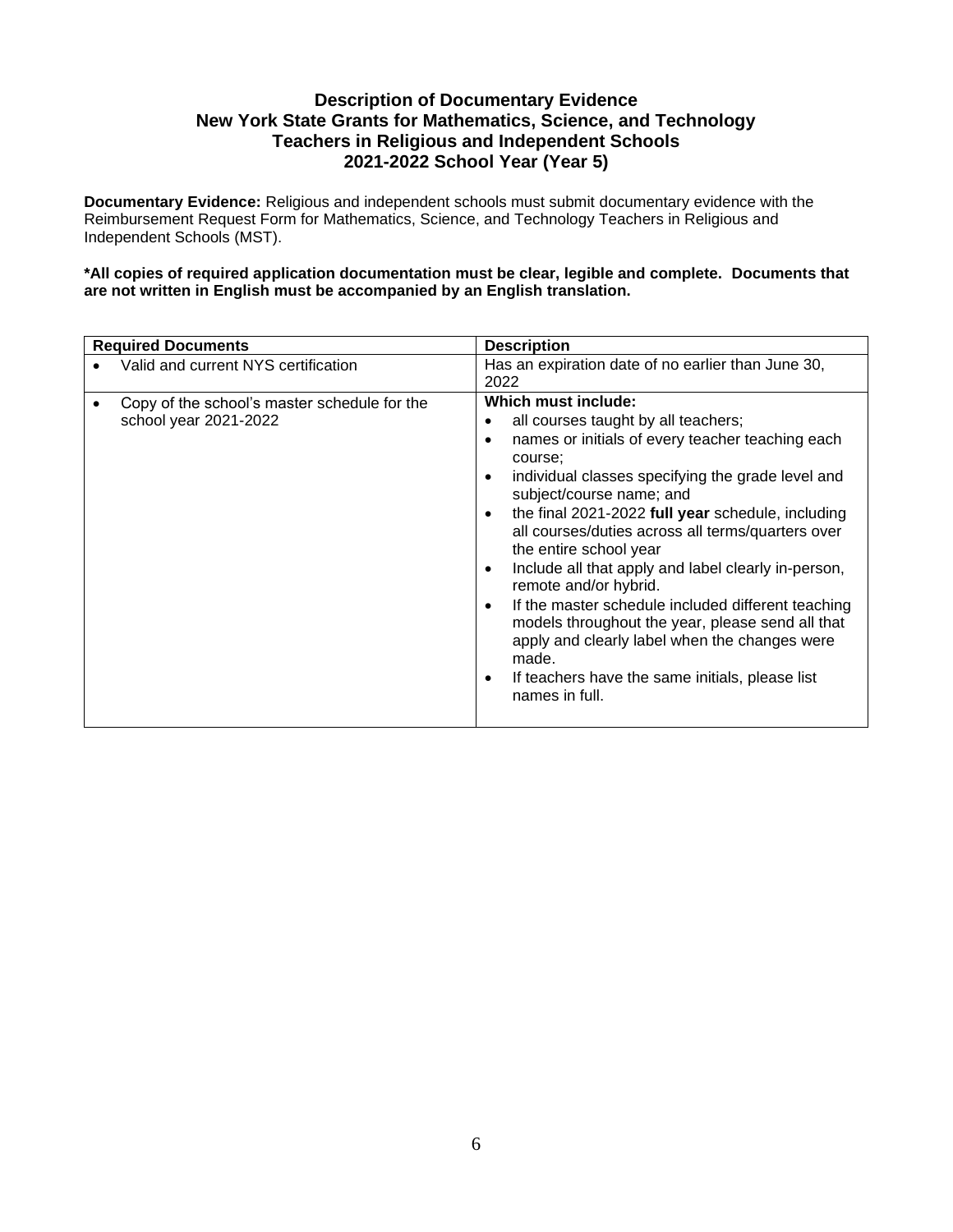|           | Copy of the teacher's individual schedule for the                                   | Which must include for the applicant teacher only:                                                                  |
|-----------|-------------------------------------------------------------------------------------|---------------------------------------------------------------------------------------------------------------------|
|           | school year 2021-2022                                                               | the teacher's name;<br>$\bullet$                                                                                    |
|           |                                                                                     | the final 2021-2022 full year schedule, including<br>$\bullet$<br>all courses/duties across all terms/quarters over |
|           |                                                                                     | the entire school year;                                                                                             |
|           |                                                                                     | name of each class being taught by the teacher<br>$\bullet$                                                         |
|           |                                                                                     | and supervisory duty he/she has;                                                                                    |
|           |                                                                                     | grade level of each class being taught by the<br>$\bullet$<br>teacher; and                                          |
|           |                                                                                     | an attachment with a brief course description of<br>$\bullet$                                                       |
|           |                                                                                     | each class and supervisory duty on the teacher                                                                      |
|           |                                                                                     | schedule that includes courses not covered by the                                                                   |
|           |                                                                                     | MST grant                                                                                                           |
|           |                                                                                     | For example:                                                                                                        |
|           |                                                                                     | Cell $08$ = collection of cell phones<br>$\circ$                                                                    |
|           |                                                                                     | Study hall = supervisory period for<br>$\circ$                                                                      |
|           |                                                                                     | teacher<br>Include all schedules that apply and label clearly<br>$\bullet$                                          |
|           |                                                                                     | in-person, remote and/or hybrid.                                                                                    |
|           |                                                                                     | If the teacher's schedule included different<br>$\bullet$                                                           |
|           |                                                                                     | teaching models throughout the year, please send                                                                    |
|           |                                                                                     | all that apply and clearly label when the changes                                                                   |
|           |                                                                                     | were made.                                                                                                          |
|           |                                                                                     | The teacher's schedule must match the submitted                                                                     |
|           |                                                                                     | master schedule for school year 2021-2022.                                                                          |
|           |                                                                                     |                                                                                                                     |
| $\bullet$ | Religious and independent school course                                             | Evidence that the curricula are guided by the NYS                                                                   |
|           | descriptions, with evidence that curricula are                                      | Learning Standards shall include, but is not limited to,                                                            |
|           | guided by the New York State learning standards                                     | a description of the course and the corresponding                                                                   |
|           |                                                                                     | curriculum, and curriculum maps. For information on                                                                 |
|           |                                                                                     | current New York State Learning Standards please<br>refer to the following links:                                   |
|           |                                                                                     |                                                                                                                     |
|           |                                                                                     | New York State Education Department's website has                                                                   |
|           |                                                                                     | resources available:                                                                                                |
|           |                                                                                     | Engage NY: https://www.engageny.org/                                                                                |
|           |                                                                                     | <b>Next Generation Learning Standards:</b>                                                                          |
|           |                                                                                     | http://www.nysed.gov/next-generation-learning-                                                                      |
|           |                                                                                     | standards                                                                                                           |
|           |                                                                                     | Office of Curriculum and Instruction:                                                                               |
|           |                                                                                     | http://www.p12.nysed.gov/ciai/standards.html                                                                        |
|           |                                                                                     |                                                                                                                     |
|           |                                                                                     | A copy/printout of the learning standards is not a                                                                  |
|           |                                                                                     | course description.<br>Which must include:                                                                          |
|           | Signed employment agreements or other<br>evidence of employment by the religious or | a title or other indication on the document labeling<br>$\bullet$                                                   |
|           | independent school, signed by both the teacher                                      | it as the 2021-2022 employment agreement;                                                                           |
|           | and school administrator                                                            | original or copy of the original signature of both<br>$\bullet$                                                     |
|           |                                                                                     | the teacher and administrator;                                                                                      |
|           |                                                                                     | 2021-2022 yearly salary;<br>$\bullet$                                                                               |
|           |                                                                                     | part-time or full-time status;<br>$\bullet$                                                                         |
|           |                                                                                     | teacher's start and end date for the 2021-2022                                                                      |
|           |                                                                                     | school year;                                                                                                        |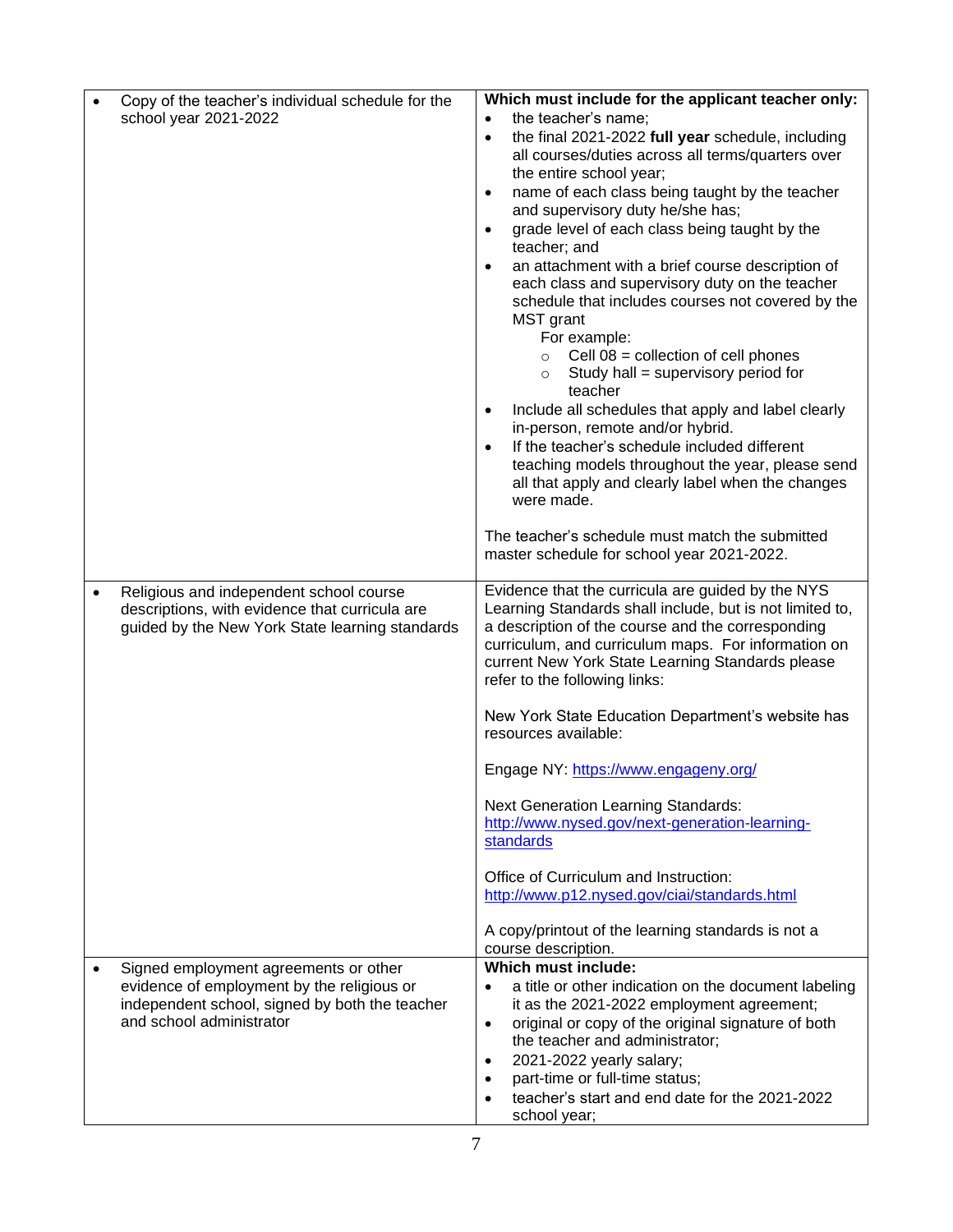|                                                                                                                                           | teacher and school leader initials next to any<br>$\bullet$<br>changes made to this agreement; or<br>an addendum signed and dated by both the<br>$\bullet$<br>teacher and the school leader for any of the above<br>information not included in the original<br>employment agreement.                                                                                                                                                                                                                   |
|-------------------------------------------------------------------------------------------------------------------------------------------|---------------------------------------------------------------------------------------------------------------------------------------------------------------------------------------------------------------------------------------------------------------------------------------------------------------------------------------------------------------------------------------------------------------------------------------------------------------------------------------------------------|
| Official documentation from college or university<br>stating Master's degree or Ph.D. has been earned<br>in an eligible program,          | Which must include:<br>the teacher's name, date of graduation, and<br>$\bullet$<br>degree type; and<br>an indication that a degree was earned in one of<br>$\bullet$<br>the following areas:<br><b>Mathematics</b><br>Science<br>٠<br>Technology<br>Education<br>٠                                                                                                                                                                                                                                      |
|                                                                                                                                           | If document lists Masters in Science (MS) or Masters<br>in Arts (MA) only, additional documentation of the<br>degree program.                                                                                                                                                                                                                                                                                                                                                                           |
| Official documentation from college or university<br>$\bullet$<br>stating Bachelor's degree has been earned in an<br>eligible program,    | Which must include:<br>teacher's name, date of graduation and degree<br>$\bullet$<br>type; and<br>an indication that a degree was earned in one of<br>$\bullet$<br>the following areas:<br><b>Mathematics</b><br>Science<br>Technology<br>Education                                                                                                                                                                                                                                                     |
|                                                                                                                                           | Documentation may be a valid and current transcript<br>or a current letter from the college or university.                                                                                                                                                                                                                                                                                                                                                                                              |
| Official documentation from college or university<br>$\bullet$<br>stating teacher is a current student enrolled in an<br>eligible program | Which must include:<br>teacher's name, the degree program they are<br>$\bullet$<br>enrolled in, and date (within the 2021-2022<br>school year); and<br>an indication that the teacher is currently enrolled<br>$\bullet$<br>in courses or is a current active student in an<br>eligible Masters or Ph.D. program during the<br>2021-2022 school year<br>Enrollment must be in one of the following<br>$\Omega$<br>eligible degree programs:<br><b>Mathematics</b><br>Science<br>Technology<br>Education |
|                                                                                                                                           |                                                                                                                                                                                                                                                                                                                                                                                                                                                                                                         |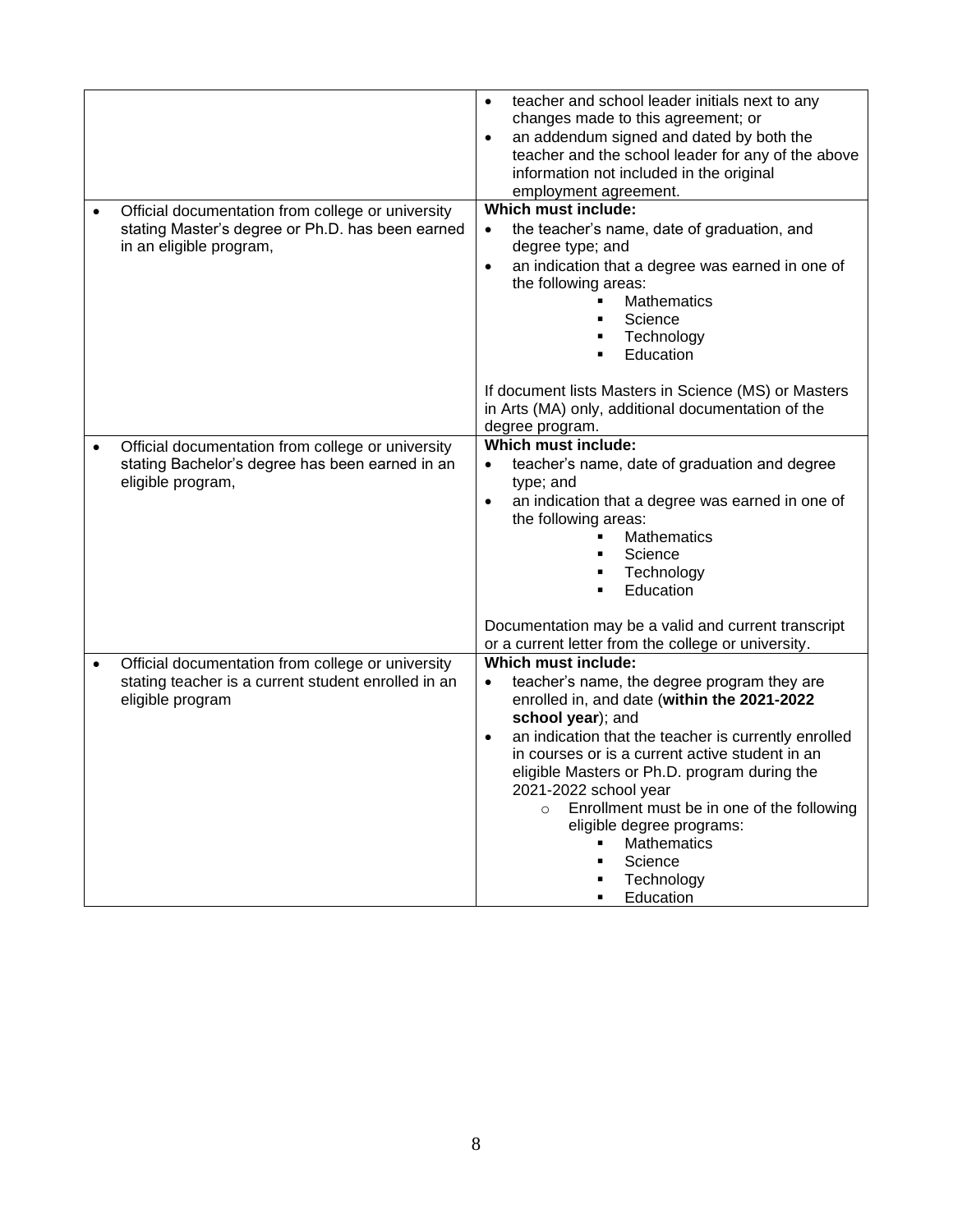## **Appendix B**

# **Directions on Accessing New York State Grants for Mathematics, Science, and Technology Teachers in Religious and Independent Schools (MST)**

The New York State Grants for Mathematics, Science, and Technology Teachers in Religious and Independent Schools (MST) application is located in the New York State Education Department's Business Portal, which can be accessed at the following link:<https://portal.nysed.gov/abp/>

Nonpublic schools with previously designated accounts should have their institution's assigned CEO log in using the username and password. More information for users with accounts that need assistance locating their username or password can be found on page 2.

## **Accessing the Application**

After logging into the Business Portal, you will be directed to the Business Portal home screen, which includes the list of applications you have been granted access to under "My Applications". The MST Application is located within SED Monitoring and Vendor Performance System, as indicated below.

| <b>A</b> My Applications                                                          |  |
|-----------------------------------------------------------------------------------|--|
|                                                                                   |  |
| <b>Academic Intervention Services</b><br><b>Facilities Planning - Fire Safety</b> |  |
| <sup>®</sup> Mandated Services Aid                                                |  |
| I NonPublic School Safety Equipment (NPSE)                                        |  |
| If SED Monitoring and Vendor Performance System                                   |  |
|                                                                                   |  |

Once the user has accessed SED Monitoring and Vendor Performance System, select SORIS, then a list of surveys that the user has access to will be displayed. The user should select "NYS Nonpublic Schools Reimbursement for Math, Science and Technology Teachers - 2021-2022"

# **Username Assistance**

A CEO or Delegated Account Administrator of the school can look up User ID's if the CEO or DA/EA has difficulty locating their username, an e-mail can be sent to the SEDDAS help desk to request the correct User ID at [SEDDAS@nysed.gov.](mailto:SEDDAS@nysed.gov)